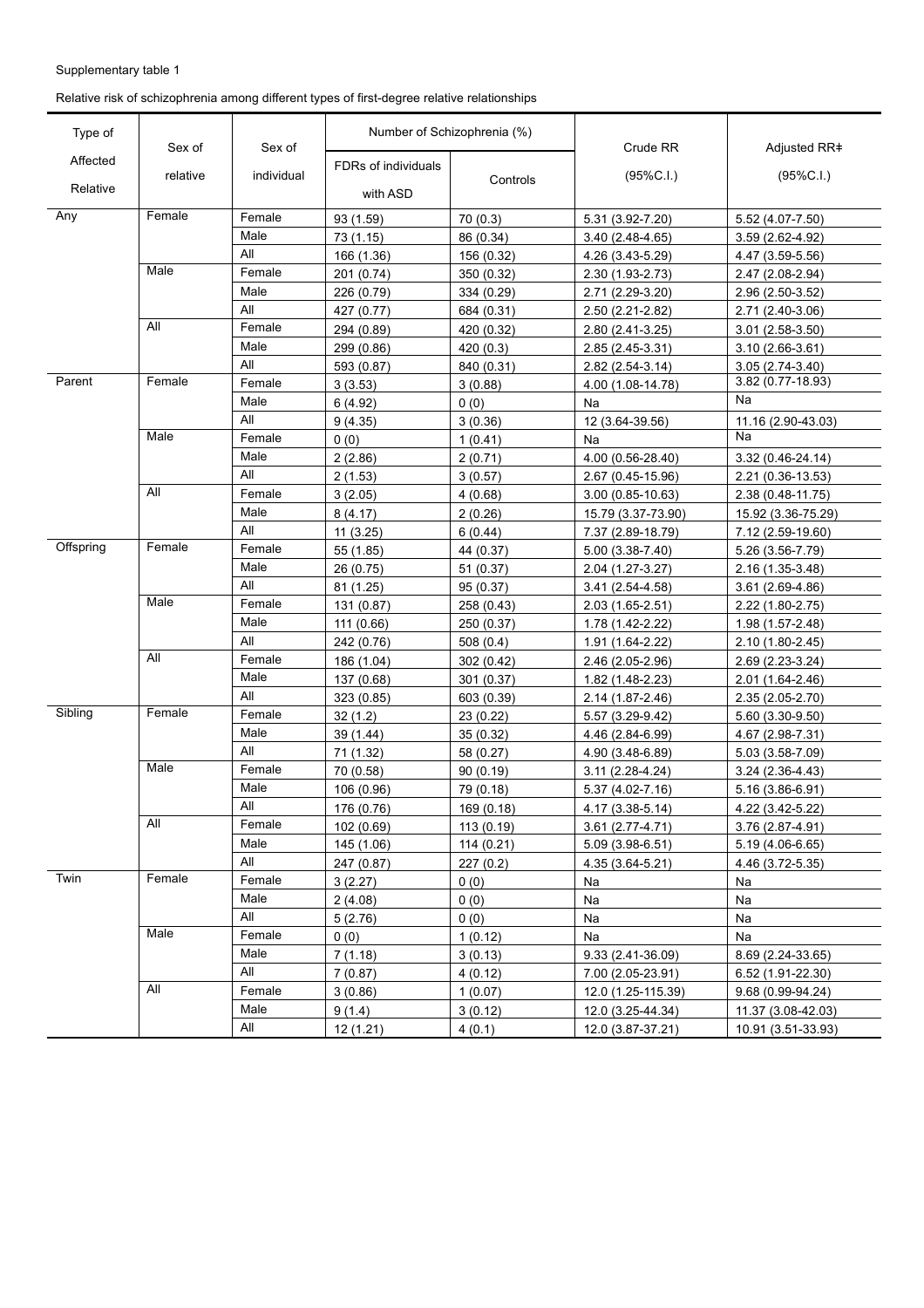Relative risk of bipolar disorder among different types of first-degree relative relationships

| Type of   | Sex of     | Sex of   | Number of Bipolar disorder (%) |            | Crude RR            | Adjusted RR#        |
|-----------|------------|----------|--------------------------------|------------|---------------------|---------------------|
| Affected  |            |          | FDRs of individuals            |            |                     |                     |
| Relative  | individual | relative | with ASD                       | Controls   | (95%C.1.)           | $(95\%C.I.)$        |
| Any       | Female     | Female   | 59 (1.01)                      | 96 (0.41)  | 2.46 (1.78-3.39)    | 2.51 (1.81-3.47)    |
|           |            | Male     | 56 (0.88)                      | 74 (0.29)  | $3.03(2.13-4.29)$   | $3.13(2.20-4.45)$   |
|           |            | All      | 115 (0.94)                     | 170 (0.35) | 2.71 (2.14-3.43)    | 2.78 (2.20-3.53)    |
|           | Male       | Female   | 221 (0.81)                     | 453 (0.41) | 1.95 (1.66-2.29)    | 2.02 (1.72-2.38)    |
|           |            | Male     | 167 (0.59)                     | 317 (0.28) | 2.11 (1.75-2.54)    | 2.17 (1.8-2.63)     |
|           |            | All      | 388 (0.70)                     | 770 (0.35) | 2.02 (1.79-2.28)    | 2.09 (1.85-2.36)    |
|           | All        | Female   | 280 (0.84)                     | 549 (0.41) | 2.04 (1.76-2.36)    | 2.11 (1.82-2.45)    |
|           |            | Male     | 223 (0.64)                     | 391 (0.28) | 2.28 (1.93-2.70)    | 2.37 (1.99-2.81)    |
|           |            | All      | 503 (0.74)                     | 940 (0.35) | 2.14 (1.92-2.39)    | 2.22 (1.98-2.48)    |
| Parent    | Female     | Female   | 3(3.53)                        | 2(0.59)    | 6.00 (1.00-35.91)   | 6.00 (1.00-35.91)   |
|           |            | Male     | 4(3.28)                        | 0(0.00)    | Na                  | Na                  |
|           |            | All      | 7(3.38)                        | 2(0.24)    | 14 (2.91-67.39)     | 14 (2.91-67.39)     |
|           | Male       | Female   | 0(0.00)                        | 0(0.00)    | Na                  | Na                  |
|           |            | Male     | 0(0.00)                        | 0(0.00)    | Na                  | Na                  |
|           |            | All      | 0(0.00)                        | 0(0.00)    | Na                  | Na                  |
|           | All        | Female   | 3(2.05)                        | 2(0.34)    | 6.00 (1.00-35.91)   | 6.00 (1.00-35.91)   |
|           |            | Male     | 4(2.08)                        | 0(0.00)    | Na                  | Na                  |
|           |            | All      | 7(2.07)                        | 2(0.15)    | 14.0 (2.91-67.44)   | 14.0 (2.91-67.39)   |
| Offspring | Female     | Female   | 44 (1.48)                      | 70 (0.59)  | 2.51 (1.73-3.65)    | 2.54 (1.74-3.71)    |
|           |            | Male     | 24 (0.69)                      | 56 $(0.4)$ | 1.71 (1.06-2.77)    | 1.79 (1.11-2.90)    |
|           |            | All      | 68 (1.05)                      | 126 (0.49) | 2.16 (1.61-2.90)    | 2.23 (1.66-3.00)    |
|           | Male       | Female   | 159 (1.06)                     | 359 (0.60) | $1.77(1.47 - 2.13)$ | 1.84 (1.52-2.22)    |
|           |            | Male     | 91(0.54)                       | 242 (0.36) | $1.50(1.18-1.91)$   | 1.56 (1.22-1.99)    |
|           |            | All      | 250 (0.79)                     | 601 (0.47) | 1.66 (1.44-1.93)    | 1.73 (1.49-2.01)    |
|           | All        | Female   | 203(1.13)                      | 429 (0.60) | 1.89 (1.60-2.24)    | 1.96 (1.65-2.32)    |
|           |            | Male     | 115(0.57)                      | 298 (0.37) | 1.54 (1.24-1.92)    | 1.61 (1.29-2.00)    |
|           |            | All      | 318 (0.83)                     | 727 (0.48) | 1.75 (1.53-2.00)    | 1.82 (1.59-2.08)    |
| Sibling   | Female     | Female   | 9(0.34)                        | 22 (0.21)  | 1.64 (0.75-3.55)    | 1.66 (0.77-3.62)    |
|           |            | Male     | 26 (0.96)                      | 18(0.17)   | 5.78 (3.17-10.54)   | 5.8 (3.18-10.59)    |
|           |            | All      | 35(0.65)                       | 40 (0.19)  | $3.50(2.22 - 5.51)$ | $3.49(2.22 - 5.50)$ |
|           | Male       | Female   | 61(0.51)                       | 93 (0.19)  | 2.62 (1.89-3.63)    | 2.66 (1.91-3.70)    |
|           |            | Male     | 69 (0.63)                      | 73 (0.17)  | 3.78 (2.74-5.22)    | $3.73(2.69-5.17)$   |
|           |            | All      | 130 (0.56)                     | 166 (0.18) | 3.13 (2.49-3.94)    | 3.13 (2.49-3.95)    |
|           | All        | Female   | 70 (0.48)                      | 115(0.2)   | 2.44 (1.80-3.30)    | 2.48 (1.82-3.37)    |
|           |            | Male     | 95(0.69)                       | 91(0.17)   | 4.18 (3.13-5.57)    | 4.19 (3.12-5.62)    |
|           |            | All      | 165 (0.58)                     | 206 (0.18) | $3.21(2.60-3.95)$   | $3.24(2.62 - 4.00)$ |
| Twin      | Female     | Female   | 3(2.27)                        | 2(0.38)    | 6.00 (1.00-35.91)   | 5.11 (0.85-30.88)   |
|           |            | Male     | 2(4.08)                        | 0(0)       | Na                  | Na                  |
|           |            | All      | 5(2.76)                        | 2(0.28)    | 10.00 (1.94-51.54)  | 8.98 (1.73-46.53)   |
|           | Male       | Female   | 1(0.47)                        | 1(0.12)    | 4.00 (0.25-63.95)   | 4.00 (0.25-63.95)   |
|           |            | Male     | 7(1.18)                        | 2(0.08)    | 14.00 (2.91-67.39)  | 13.57 (2.82-65.34)  |
|           |            | All      | 8(0.99)                        | 3(0.09)    | 10.67 (2.83-40.21)  | 10.40 (2.76-39.23)  |
|           | All        | Female   | 4(1.15)                        | 3(0.22)    | 5.33 (1.19-23.84)   | 4.75 (1.05-21.35)   |
|           |            | Male     | 9(1.4)                         | 2(0.08)    | 18.00 (3.89-83.33)  | 17.56 (3.79-81.27)  |
|           |            | All      |                                |            |                     |                     |
|           |            |          | 13 (1.31)                      | 5(0.13)    | 10.40 (3.71-29.18)  | 9.81 (3.49-27.56)   |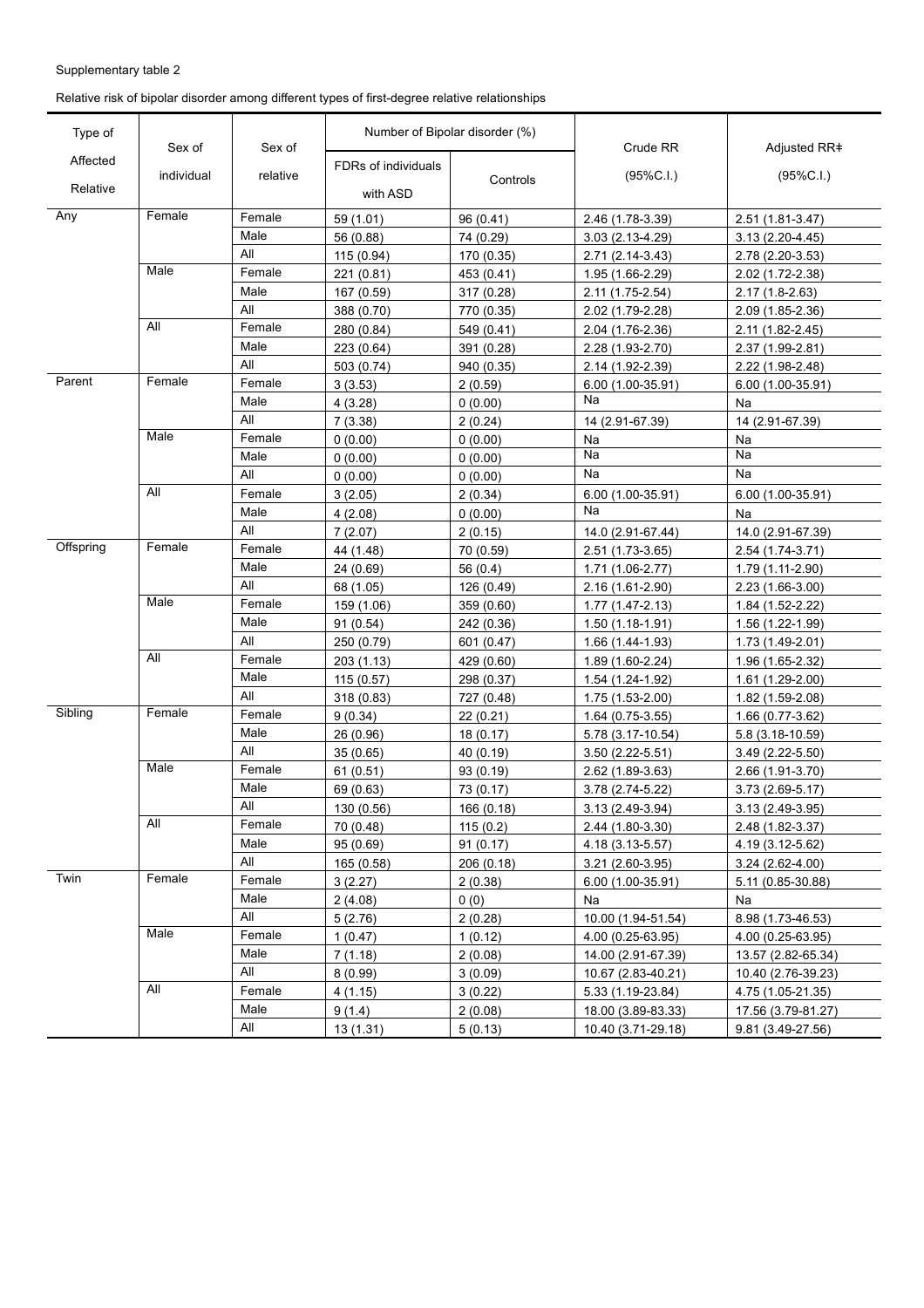Relative risk of MDD among different types of first-degree relative relationships

| Type of   | Sex of   | Sex of     | Number of MDD (%)   |             | Crude RR            | Adjusted RR#         |
|-----------|----------|------------|---------------------|-------------|---------------------|----------------------|
| Affected  |          |            | FDRs of individuals |             |                     |                      |
| Relative  | relative | individual | with ASD            | Controls    | (95%C.1.)           | (95%C.1.)            |
| Any       | Female   | Female     | 164 (2.8)           | 328(1.4)    | 2.00 (1.66-2.41)    | 2.04 (1.7-2.47)      |
|           |          | Male       | 85 (1.33)           | 208 (0.82)  | $1.63(1.27-2.1)$    | 1.63 (1.26-2.09)     |
|           |          | All        | 249 (2.04)          | 536 (1.1)   | $1.86(1.6-2.16)$    | 1.88 (1.62-2.19)     |
|           | Male     | Female     | 791 (2.89)          | 1625 (1.49) | 1.95 (1.79-2.12)    | 1.96 (1.81-2.14)     |
|           |          | Male       | 373 (1.31)          | 866 (0.76)  | 1.72 (1.53-1.94)    | 1.71 (1.51-1.93)     |
|           |          | All        | 1164 (2.09)         | 2491 (1.12) | $1.87(1.75-2)$      | 1.88 (1.75-2.01)     |
|           | All      | Female     | 955 (2.88)          | 1953 (1.47) | $1.96(1.81 - 2.11)$ | 1.98 (1.83-2.14)     |
|           |          | Male       | 458 (1.32)          | 1074 (0.77) | $1.71(1.53-1.9)$    | 1.69 (1.51-1.89)     |
|           |          | All        | 1413 (2.08)         | 3027 (1.11) | 1.87 (1.75-1.99)    | $1.88(1.76-2)$       |
| Parent    | Female   | Female     | 4(4.71)             | 2(0.59)     | 8 (1.47-43.68)      | 8 (1.47-43.68)       |
|           |          | Male       | 4(3.28)             | 2(0.41)     | 8 (1.47-43.68)      | 8 (1.47-43.68)       |
|           |          | All        | 8(3.86)             | 4(0.48)     | 8 (2.41-26.57)      | 9.19 (2.67-31.56)    |
|           | Male     | Female     | 1(1.64)             | 0(0)        | Na                  | Na                   |
|           |          | Male       | 2(2.86)             | 1(0.36)     | 8 (0.73-88.23)      | 8 (0.73-88.23)       |
|           |          | All        | 3(2.29)             | 1(0.19)     | 12 (1.25-115.36)    | 12 (1.25-115.36)     |
|           | All      | Female     | 5(3.42)             | 2(0.34)     | 10 (1.94-51.54)     | 10 (1.94-51.54)      |
|           |          | Male       | 6(3.13)             | 3(0.39)     | 7.94 (2-31.57)      | 8 (2-31.99)          |
|           |          | All        | 11(3.25)            | 5(0.37)     | 8.76 (3.05-25.17)   | 8.8 (3.06-25.33)     |
| Offspring | Female   | Female     | 133 (4.46)          | 266 (2.23)  | $2(1.63 - 2.46)$    | 2.02 (1.64-2.48)     |
|           |          | Male       | 65 (1.86)           | 161 (1.15)  | $1.61(1.21-2.15)$   | $1.61(1.2-2.15)$     |
|           |          | All        | 198 (3.06)          | 427 (1.65)  | 1.85 (1.57-2.19)    | 1.86 (1.57-2.21)     |
|           | Male     | Female     | 682 (4.55)          | 1411 (2.35) | $1.93(1.77-2.11)$   | 1.95 (1.78-2.14)     |
|           |          | Male       | 295 (1.76)          | 739 (1.1)   | $1.6(1.4-1.83)$     | 1.59 (1.39-1.82)     |
|           |          | All        | 977 (3.08)          | 2150 (1.69) | 1.82 (1.69-1.96)    | $1.83(1.7-1.97)$     |
|           | All      | Female     | 815 (4.54)          | 1677 (2.33) | $1.94(1.79-2.11)$   | $1.96(1.8-2.13)$     |
|           |          | Male       | 360 (1.78)          | 900(1.11)   | $1.6(1.42 - 1.81)$  | $1.59(1.41-1.8)$     |
|           |          | All        | 1175 (3.08)         | 2577 (1.69) | $1.82(1.7-1.95)$    | 1.84 (1.71-1.97)     |
| Sibling   | Female   | Female     | 25(0.94)            | 59 (0.55)   | 1.69 (1.07-2.68)    | 1.69 (1.06-2.71)     |
|           |          | Male       | 16 (0.59)           | 45 (0.41)   | 1.42 (0.81-2.49)    | $1.42(0.8-2.52)$     |
|           |          | All        | 41 (0.76)           | 104 (0.48)  | 1.58 (1.11-2.25)    | $1.58(1.1-2.26)$     |
|           | Male     | Female     | 108 (0.89)          | 212 (0.44)  | 2.04 (1.62-2.56)    | $2(1.59 - 2.51)$     |
|           |          | Male       | 72 (0.65)           | 123 (0.28)  | 2.34 (1.75-3.13)    | 2.31 (1.73-3.08)     |
|           |          | All        | 180 (0.78)          | 335 (0.36)  | $2.15(1.8-2.57)$    | 2.11 (1.76-2.52)     |
|           | All      | Female     | 133(0.9)            | 271 (0.46)  | $1.96(1.6-2.41)$    | $1.95(1.59-2.4)$     |
|           |          | Male       | 88 (0.64)           | 168 (0.31)  | $2.1(1.62-2.7)$     | 2.07 (1.6-2.68)      |
|           |          | All        | 221 (0.78)          | 439 (0.39)  | 2.01 (1.72-2.36)    | 1.99 (1.7-2.34)      |
| Twin      | Female   | Female     | 2(1.52)             | 1(0.19)     | 8 (0.73-88.23)      | $6.63(0.59-74.12)$   |
|           |          | Male       | 0(0)                | 0(0)        | Na                  | Na                   |
|           |          | All        | 2(1.1)              | 1(0.14)     | 8 (0.73-88.23)      | 8 (0.73-88.23)       |
|           | Male     | Female     | 0(0)                | 2(0.23)     | Na                  | Na                   |
|           |          | Male       | 4(0.67)             | 3(0.13)     | 5.33 (1.19-23.83)   | 5.07 (1.13-22.68)    |
|           |          | All        | 4(0.5)              | 5(0.15)     | 3.2 (0.86-11.92)    | $3.09(0.83 - 11.53)$ |
|           | All      | Female     | 2(0.58)             | 3(0.22)     | 2.67 (0.45-15.96)   | 2.39 (0.4-14.41)     |
|           |          | Male       | 4(0.62)             | 3(0.12)     | 5.33 (1.19-23.83)   | $5.07(1.13-22.7)$    |
|           |          | All        | 6(0.61)             | 6(0.15)     | $4(1.29-12.4)$      | 3.69 (1.19-11.49)    |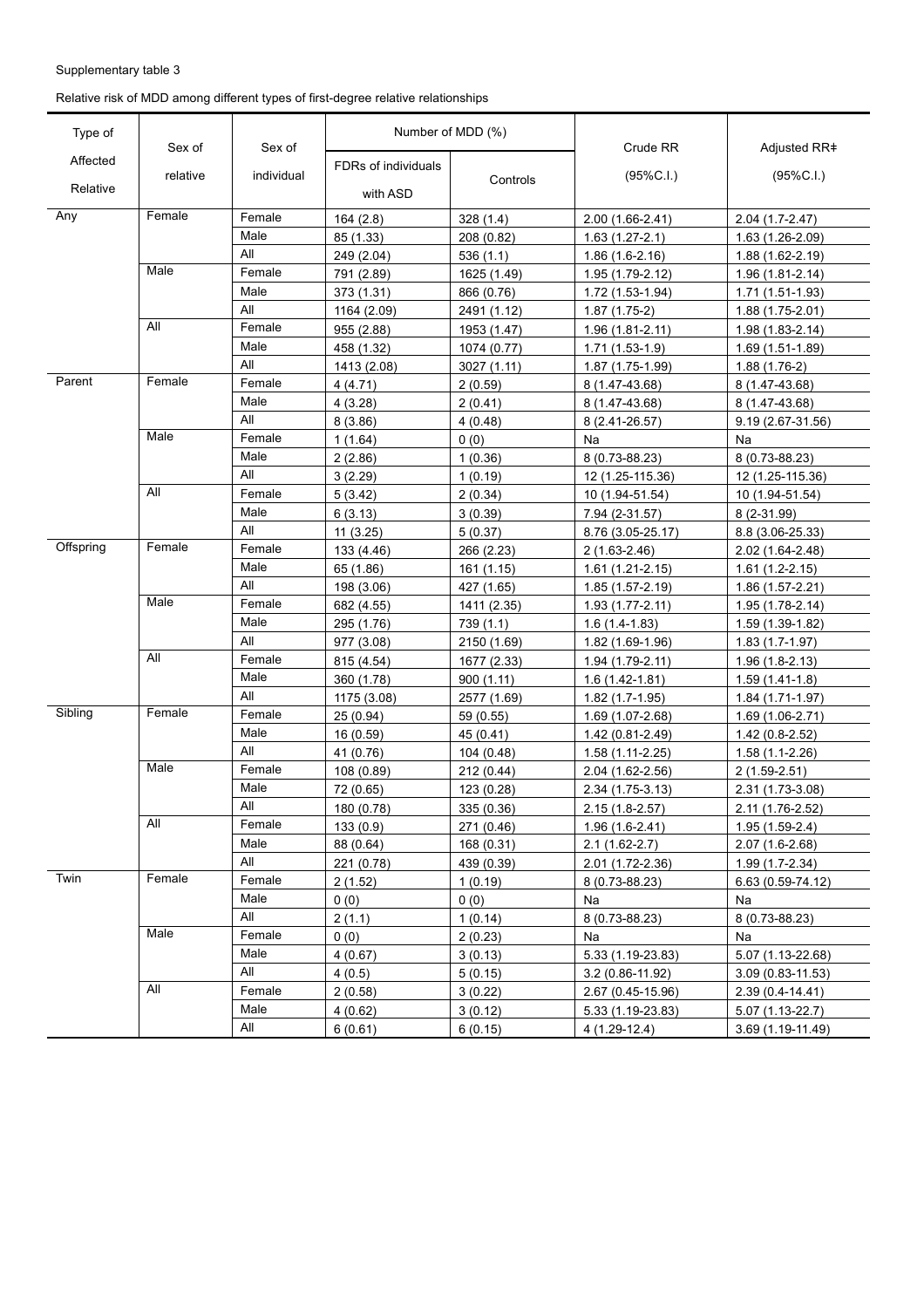Relative risk of ASD among different types of first-degree relative relationships

| Affected<br>FDRs of individuals<br>(95%C.1.)<br>(95%C.1.)<br>relative<br>individual<br>Controls<br>Relative<br>with ASD<br>Any<br>Female<br>Female<br>147 (2.51)<br>6(0.03)<br>98 (43.32-221.71)<br>95.24 (42.05-215.75)<br>Male<br>237 (3.72)<br>55 (0.22)<br>17.29 (12.8-23.36)<br>17.1 (12.74-22.95)<br>All<br>384 (3.14)<br>61(0.12)<br>25.23 (19.11-33.31)<br>24.61 (18.77-32.26)<br>Male<br>Female<br>226 (0.83)<br>51(0.05)<br>17.73 (13.09-24)<br>17.71 (13.04-24.04)<br>Male<br>909(3.2)<br>227(0.2)<br>16.02 (13.89-18.48)<br>15.33 (13.24-17.74)<br>All<br>1135 (2.04)<br>278 (0.12)<br>16.34 (14.36-18.59)<br>15.76 (13.81-17.99)<br>All<br>Female<br>373 (1.12)<br>57 (0.04)<br>26.2 (19.8-34.67)<br>25.92 (19.59-34.3)<br>Male<br>1146 (3.29)<br>282(0.2)<br>16.29 (14.31-18.55)<br>15.72 (13.79-17.92)<br>All<br>1519 (2.23)<br>339 $(0.12)$<br>17.97 (15.97-20.21)<br>17.41 (15.47-19.6)<br>Parent<br>Female<br>Female<br>7(8.24)<br>0(0)<br>Na<br>Na<br>Male<br>20 (16.39)<br>0(0)<br>Na<br>Na<br>All<br>27 (13.04)<br>0(0)<br>Na<br>Na<br>Male<br>Female<br>(0)<br>0(0)<br>Na<br>Na<br>Male<br>2(0.71)<br>6(8.57)<br>12 (3.87-37.21)<br>12 (2.42-59.45)<br>All<br>6(4.58)<br>2(0.38)<br>12 (3.87-37.21)<br>12 (2.42-59.45)<br>All<br>Female<br>7(4.79)<br>0(0)<br>Na<br>Na<br>Male<br>26 (13.54)<br>2(0.26)<br>51.49 (13.74-192.92)<br>52 (12.34-219.09)<br>All<br>33 (9.76)<br>2(0.15)<br>65.61 (17.23-249.77)<br>59.58 (14.26-248.96)<br>Offspring<br>Female<br>Female<br>7(0.23)<br>Na<br>0(0)<br>Na<br>Male<br>0(0)<br>0(0)<br>Na<br>Na<br>All<br>7(0.11)<br>0(0)<br>Na<br>Na<br>Male<br>Female<br>68 (9.05-510.96)<br>17(0.11)<br>1(0)<br>77.86 (10.31-587.85)<br>Male<br>5(0.03)<br>1(0)<br>20 (2.34-171.19)<br>18.26 (2.11-157.72)<br>All<br>22(0.07)<br>2(0)<br>44 (10.35-187.11)<br>48.09 (11.24-205.74)<br>All<br>Female<br>24(0.13)<br>1(0)<br>99.71 (12.15-817.93)<br>94.93 (12.83-702.22)<br>Male<br>5(0.02)<br>1(0)<br>20 (2.34-171.19)<br>18.3 (2.12-157.9)<br>All<br>2(0)<br>29 (0.08)<br>59.15 (13.45-260.18)<br>64.47 (15.33-271.15)<br>Sibling<br>Female<br>Female<br>93 (3.49)<br>5(0.05)<br>74.4 (30.26-182.95)<br>72.04 (29.25-177.4)<br>Male<br>202 (7.44)<br>53 (0.49)<br>15.25 (11.22-20.71)<br>15.04 (11.1-20.37)<br>All<br>295 (5.48)<br>58 (0.27)<br>20.34 (15.27-27.11)<br>19.86 (14.98-26.34)<br>Male<br>Female<br>195 (1.62)<br>48(0.1)<br>16.25 (11.87-22.26)<br>16.21 (11.8-22.27)<br>Male<br>715 (6.49)<br>212 (0.48)<br>13.49 (11.61-15.68)<br>13.4 (11.5-15.62)<br>All<br>910 (3.94)<br>260 (0.28)<br>14 (12.22-16.03)<br>13.49 (11.75-15.5)<br>All<br>Female<br>288 (1.95)<br>53 (0.09)<br>21.74 (16.22-29.13)<br>21.47 (15.99-28.82)<br>Male<br>917 (6.68)<br>265 (0.48)<br>13.86 (12.1-15.87)<br>13.33 (11.62-15.3)<br>All<br>1205 (4.23)<br>318 (0.28)<br>15.17 (13.42-17.16)<br>14.68 (12.96-16.62)<br>Twin<br>Female<br>Female<br>40 (30.3)<br>1(0.19)<br>160 (22-1163.85)<br>160 (22-1163.85)<br>Male<br>15 (30.61)<br>2(1.02)<br>30 (6.86-131.18)<br>30 (6.86-131.18)<br>All<br>55 (30.39)<br>3(0.41)<br>73.33 (22.94-234.41)<br>73.33 (22.94-234.4)<br>Male<br>Female<br>14 (6.51)<br>2(0.23)<br>28 (6.36-123.2)<br>28 (6.36-123.2)<br>Male<br>183 (30.86)<br>12(0.51)<br>61 (34.33-108.4)<br>60.81 (33.91-109.06)<br>All<br>197 (24.38)<br>14 (0.43)<br>56.29 (32.99-96.04)<br>56.13 (32.64-96.52)<br>All<br>Female<br>54 (15.56)<br>3(0.22)<br>71.79 (22.49-229.11)<br>72 (22.51-230.27)<br>Male<br>198 (30.84)<br>14(0.55)<br>56.55 (33.14-96.49)<br>56.43 (32.82-97.02)<br>All<br>252 (25.48)<br>17 (0.43)<br>59.25 (36.46-96.29)<br>59.29 (36.28-96.9) | Type of | Sex of | Sex of | Number of ASD (%) |  | Crude RR | Adjusted RR# |
|----------------------------------------------------------------------------------------------------------------------------------------------------------------------------------------------------------------------------------------------------------------------------------------------------------------------------------------------------------------------------------------------------------------------------------------------------------------------------------------------------------------------------------------------------------------------------------------------------------------------------------------------------------------------------------------------------------------------------------------------------------------------------------------------------------------------------------------------------------------------------------------------------------------------------------------------------------------------------------------------------------------------------------------------------------------------------------------------------------------------------------------------------------------------------------------------------------------------------------------------------------------------------------------------------------------------------------------------------------------------------------------------------------------------------------------------------------------------------------------------------------------------------------------------------------------------------------------------------------------------------------------------------------------------------------------------------------------------------------------------------------------------------------------------------------------------------------------------------------------------------------------------------------------------------------------------------------------------------------------------------------------------------------------------------------------------------------------------------------------------------------------------------------------------------------------------------------------------------------------------------------------------------------------------------------------------------------------------------------------------------------------------------------------------------------------------------------------------------------------------------------------------------------------------------------------------------------------------------------------------------------------------------------------------------------------------------------------------------------------------------------------------------------------------------------------------------------------------------------------------------------------------------------------------------------------------------------------------------------------------------------------------------------------------------------------------------------------------------------------------------------------------------------------------------------------------------------------------------------------------------------------------------------------------------------------------------------------------------------------------------------------------------------------------------------------------------------------------------------------------------------------------------------------------------------------------------------------------------------------------------|---------|--------|--------|-------------------|--|----------|--------------|
|                                                                                                                                                                                                                                                                                                                                                                                                                                                                                                                                                                                                                                                                                                                                                                                                                                                                                                                                                                                                                                                                                                                                                                                                                                                                                                                                                                                                                                                                                                                                                                                                                                                                                                                                                                                                                                                                                                                                                                                                                                                                                                                                                                                                                                                                                                                                                                                                                                                                                                                                                                                                                                                                                                                                                                                                                                                                                                                                                                                                                                                                                                                                                                                                                                                                                                                                                                                                                                                                                                                                                                                                                            |         |        |        |                   |  |          |              |
|                                                                                                                                                                                                                                                                                                                                                                                                                                                                                                                                                                                                                                                                                                                                                                                                                                                                                                                                                                                                                                                                                                                                                                                                                                                                                                                                                                                                                                                                                                                                                                                                                                                                                                                                                                                                                                                                                                                                                                                                                                                                                                                                                                                                                                                                                                                                                                                                                                                                                                                                                                                                                                                                                                                                                                                                                                                                                                                                                                                                                                                                                                                                                                                                                                                                                                                                                                                                                                                                                                                                                                                                                            |         |        |        |                   |  |          |              |
|                                                                                                                                                                                                                                                                                                                                                                                                                                                                                                                                                                                                                                                                                                                                                                                                                                                                                                                                                                                                                                                                                                                                                                                                                                                                                                                                                                                                                                                                                                                                                                                                                                                                                                                                                                                                                                                                                                                                                                                                                                                                                                                                                                                                                                                                                                                                                                                                                                                                                                                                                                                                                                                                                                                                                                                                                                                                                                                                                                                                                                                                                                                                                                                                                                                                                                                                                                                                                                                                                                                                                                                                                            |         |        |        |                   |  |          |              |
|                                                                                                                                                                                                                                                                                                                                                                                                                                                                                                                                                                                                                                                                                                                                                                                                                                                                                                                                                                                                                                                                                                                                                                                                                                                                                                                                                                                                                                                                                                                                                                                                                                                                                                                                                                                                                                                                                                                                                                                                                                                                                                                                                                                                                                                                                                                                                                                                                                                                                                                                                                                                                                                                                                                                                                                                                                                                                                                                                                                                                                                                                                                                                                                                                                                                                                                                                                                                                                                                                                                                                                                                                            |         |        |        |                   |  |          |              |
|                                                                                                                                                                                                                                                                                                                                                                                                                                                                                                                                                                                                                                                                                                                                                                                                                                                                                                                                                                                                                                                                                                                                                                                                                                                                                                                                                                                                                                                                                                                                                                                                                                                                                                                                                                                                                                                                                                                                                                                                                                                                                                                                                                                                                                                                                                                                                                                                                                                                                                                                                                                                                                                                                                                                                                                                                                                                                                                                                                                                                                                                                                                                                                                                                                                                                                                                                                                                                                                                                                                                                                                                                            |         |        |        |                   |  |          |              |
|                                                                                                                                                                                                                                                                                                                                                                                                                                                                                                                                                                                                                                                                                                                                                                                                                                                                                                                                                                                                                                                                                                                                                                                                                                                                                                                                                                                                                                                                                                                                                                                                                                                                                                                                                                                                                                                                                                                                                                                                                                                                                                                                                                                                                                                                                                                                                                                                                                                                                                                                                                                                                                                                                                                                                                                                                                                                                                                                                                                                                                                                                                                                                                                                                                                                                                                                                                                                                                                                                                                                                                                                                            |         |        |        |                   |  |          |              |
|                                                                                                                                                                                                                                                                                                                                                                                                                                                                                                                                                                                                                                                                                                                                                                                                                                                                                                                                                                                                                                                                                                                                                                                                                                                                                                                                                                                                                                                                                                                                                                                                                                                                                                                                                                                                                                                                                                                                                                                                                                                                                                                                                                                                                                                                                                                                                                                                                                                                                                                                                                                                                                                                                                                                                                                                                                                                                                                                                                                                                                                                                                                                                                                                                                                                                                                                                                                                                                                                                                                                                                                                                            |         |        |        |                   |  |          |              |
|                                                                                                                                                                                                                                                                                                                                                                                                                                                                                                                                                                                                                                                                                                                                                                                                                                                                                                                                                                                                                                                                                                                                                                                                                                                                                                                                                                                                                                                                                                                                                                                                                                                                                                                                                                                                                                                                                                                                                                                                                                                                                                                                                                                                                                                                                                                                                                                                                                                                                                                                                                                                                                                                                                                                                                                                                                                                                                                                                                                                                                                                                                                                                                                                                                                                                                                                                                                                                                                                                                                                                                                                                            |         |        |        |                   |  |          |              |
|                                                                                                                                                                                                                                                                                                                                                                                                                                                                                                                                                                                                                                                                                                                                                                                                                                                                                                                                                                                                                                                                                                                                                                                                                                                                                                                                                                                                                                                                                                                                                                                                                                                                                                                                                                                                                                                                                                                                                                                                                                                                                                                                                                                                                                                                                                                                                                                                                                                                                                                                                                                                                                                                                                                                                                                                                                                                                                                                                                                                                                                                                                                                                                                                                                                                                                                                                                                                                                                                                                                                                                                                                            |         |        |        |                   |  |          |              |
|                                                                                                                                                                                                                                                                                                                                                                                                                                                                                                                                                                                                                                                                                                                                                                                                                                                                                                                                                                                                                                                                                                                                                                                                                                                                                                                                                                                                                                                                                                                                                                                                                                                                                                                                                                                                                                                                                                                                                                                                                                                                                                                                                                                                                                                                                                                                                                                                                                                                                                                                                                                                                                                                                                                                                                                                                                                                                                                                                                                                                                                                                                                                                                                                                                                                                                                                                                                                                                                                                                                                                                                                                            |         |        |        |                   |  |          |              |
|                                                                                                                                                                                                                                                                                                                                                                                                                                                                                                                                                                                                                                                                                                                                                                                                                                                                                                                                                                                                                                                                                                                                                                                                                                                                                                                                                                                                                                                                                                                                                                                                                                                                                                                                                                                                                                                                                                                                                                                                                                                                                                                                                                                                                                                                                                                                                                                                                                                                                                                                                                                                                                                                                                                                                                                                                                                                                                                                                                                                                                                                                                                                                                                                                                                                                                                                                                                                                                                                                                                                                                                                                            |         |        |        |                   |  |          |              |
|                                                                                                                                                                                                                                                                                                                                                                                                                                                                                                                                                                                                                                                                                                                                                                                                                                                                                                                                                                                                                                                                                                                                                                                                                                                                                                                                                                                                                                                                                                                                                                                                                                                                                                                                                                                                                                                                                                                                                                                                                                                                                                                                                                                                                                                                                                                                                                                                                                                                                                                                                                                                                                                                                                                                                                                                                                                                                                                                                                                                                                                                                                                                                                                                                                                                                                                                                                                                                                                                                                                                                                                                                            |         |        |        |                   |  |          |              |
|                                                                                                                                                                                                                                                                                                                                                                                                                                                                                                                                                                                                                                                                                                                                                                                                                                                                                                                                                                                                                                                                                                                                                                                                                                                                                                                                                                                                                                                                                                                                                                                                                                                                                                                                                                                                                                                                                                                                                                                                                                                                                                                                                                                                                                                                                                                                                                                                                                                                                                                                                                                                                                                                                                                                                                                                                                                                                                                                                                                                                                                                                                                                                                                                                                                                                                                                                                                                                                                                                                                                                                                                                            |         |        |        |                   |  |          |              |
|                                                                                                                                                                                                                                                                                                                                                                                                                                                                                                                                                                                                                                                                                                                                                                                                                                                                                                                                                                                                                                                                                                                                                                                                                                                                                                                                                                                                                                                                                                                                                                                                                                                                                                                                                                                                                                                                                                                                                                                                                                                                                                                                                                                                                                                                                                                                                                                                                                                                                                                                                                                                                                                                                                                                                                                                                                                                                                                                                                                                                                                                                                                                                                                                                                                                                                                                                                                                                                                                                                                                                                                                                            |         |        |        |                   |  |          |              |
|                                                                                                                                                                                                                                                                                                                                                                                                                                                                                                                                                                                                                                                                                                                                                                                                                                                                                                                                                                                                                                                                                                                                                                                                                                                                                                                                                                                                                                                                                                                                                                                                                                                                                                                                                                                                                                                                                                                                                                                                                                                                                                                                                                                                                                                                                                                                                                                                                                                                                                                                                                                                                                                                                                                                                                                                                                                                                                                                                                                                                                                                                                                                                                                                                                                                                                                                                                                                                                                                                                                                                                                                                            |         |        |        |                   |  |          |              |
|                                                                                                                                                                                                                                                                                                                                                                                                                                                                                                                                                                                                                                                                                                                                                                                                                                                                                                                                                                                                                                                                                                                                                                                                                                                                                                                                                                                                                                                                                                                                                                                                                                                                                                                                                                                                                                                                                                                                                                                                                                                                                                                                                                                                                                                                                                                                                                                                                                                                                                                                                                                                                                                                                                                                                                                                                                                                                                                                                                                                                                                                                                                                                                                                                                                                                                                                                                                                                                                                                                                                                                                                                            |         |        |        |                   |  |          |              |
|                                                                                                                                                                                                                                                                                                                                                                                                                                                                                                                                                                                                                                                                                                                                                                                                                                                                                                                                                                                                                                                                                                                                                                                                                                                                                                                                                                                                                                                                                                                                                                                                                                                                                                                                                                                                                                                                                                                                                                                                                                                                                                                                                                                                                                                                                                                                                                                                                                                                                                                                                                                                                                                                                                                                                                                                                                                                                                                                                                                                                                                                                                                                                                                                                                                                                                                                                                                                                                                                                                                                                                                                                            |         |        |        |                   |  |          |              |
|                                                                                                                                                                                                                                                                                                                                                                                                                                                                                                                                                                                                                                                                                                                                                                                                                                                                                                                                                                                                                                                                                                                                                                                                                                                                                                                                                                                                                                                                                                                                                                                                                                                                                                                                                                                                                                                                                                                                                                                                                                                                                                                                                                                                                                                                                                                                                                                                                                                                                                                                                                                                                                                                                                                                                                                                                                                                                                                                                                                                                                                                                                                                                                                                                                                                                                                                                                                                                                                                                                                                                                                                                            |         |        |        |                   |  |          |              |
|                                                                                                                                                                                                                                                                                                                                                                                                                                                                                                                                                                                                                                                                                                                                                                                                                                                                                                                                                                                                                                                                                                                                                                                                                                                                                                                                                                                                                                                                                                                                                                                                                                                                                                                                                                                                                                                                                                                                                                                                                                                                                                                                                                                                                                                                                                                                                                                                                                                                                                                                                                                                                                                                                                                                                                                                                                                                                                                                                                                                                                                                                                                                                                                                                                                                                                                                                                                                                                                                                                                                                                                                                            |         |        |        |                   |  |          |              |
|                                                                                                                                                                                                                                                                                                                                                                                                                                                                                                                                                                                                                                                                                                                                                                                                                                                                                                                                                                                                                                                                                                                                                                                                                                                                                                                                                                                                                                                                                                                                                                                                                                                                                                                                                                                                                                                                                                                                                                                                                                                                                                                                                                                                                                                                                                                                                                                                                                                                                                                                                                                                                                                                                                                                                                                                                                                                                                                                                                                                                                                                                                                                                                                                                                                                                                                                                                                                                                                                                                                                                                                                                            |         |        |        |                   |  |          |              |
|                                                                                                                                                                                                                                                                                                                                                                                                                                                                                                                                                                                                                                                                                                                                                                                                                                                                                                                                                                                                                                                                                                                                                                                                                                                                                                                                                                                                                                                                                                                                                                                                                                                                                                                                                                                                                                                                                                                                                                                                                                                                                                                                                                                                                                                                                                                                                                                                                                                                                                                                                                                                                                                                                                                                                                                                                                                                                                                                                                                                                                                                                                                                                                                                                                                                                                                                                                                                                                                                                                                                                                                                                            |         |        |        |                   |  |          |              |
|                                                                                                                                                                                                                                                                                                                                                                                                                                                                                                                                                                                                                                                                                                                                                                                                                                                                                                                                                                                                                                                                                                                                                                                                                                                                                                                                                                                                                                                                                                                                                                                                                                                                                                                                                                                                                                                                                                                                                                                                                                                                                                                                                                                                                                                                                                                                                                                                                                                                                                                                                                                                                                                                                                                                                                                                                                                                                                                                                                                                                                                                                                                                                                                                                                                                                                                                                                                                                                                                                                                                                                                                                            |         |        |        |                   |  |          |              |
|                                                                                                                                                                                                                                                                                                                                                                                                                                                                                                                                                                                                                                                                                                                                                                                                                                                                                                                                                                                                                                                                                                                                                                                                                                                                                                                                                                                                                                                                                                                                                                                                                                                                                                                                                                                                                                                                                                                                                                                                                                                                                                                                                                                                                                                                                                                                                                                                                                                                                                                                                                                                                                                                                                                                                                                                                                                                                                                                                                                                                                                                                                                                                                                                                                                                                                                                                                                                                                                                                                                                                                                                                            |         |        |        |                   |  |          |              |
|                                                                                                                                                                                                                                                                                                                                                                                                                                                                                                                                                                                                                                                                                                                                                                                                                                                                                                                                                                                                                                                                                                                                                                                                                                                                                                                                                                                                                                                                                                                                                                                                                                                                                                                                                                                                                                                                                                                                                                                                                                                                                                                                                                                                                                                                                                                                                                                                                                                                                                                                                                                                                                                                                                                                                                                                                                                                                                                                                                                                                                                                                                                                                                                                                                                                                                                                                                                                                                                                                                                                                                                                                            |         |        |        |                   |  |          |              |
|                                                                                                                                                                                                                                                                                                                                                                                                                                                                                                                                                                                                                                                                                                                                                                                                                                                                                                                                                                                                                                                                                                                                                                                                                                                                                                                                                                                                                                                                                                                                                                                                                                                                                                                                                                                                                                                                                                                                                                                                                                                                                                                                                                                                                                                                                                                                                                                                                                                                                                                                                                                                                                                                                                                                                                                                                                                                                                                                                                                                                                                                                                                                                                                                                                                                                                                                                                                                                                                                                                                                                                                                                            |         |        |        |                   |  |          |              |
|                                                                                                                                                                                                                                                                                                                                                                                                                                                                                                                                                                                                                                                                                                                                                                                                                                                                                                                                                                                                                                                                                                                                                                                                                                                                                                                                                                                                                                                                                                                                                                                                                                                                                                                                                                                                                                                                                                                                                                                                                                                                                                                                                                                                                                                                                                                                                                                                                                                                                                                                                                                                                                                                                                                                                                                                                                                                                                                                                                                                                                                                                                                                                                                                                                                                                                                                                                                                                                                                                                                                                                                                                            |         |        |        |                   |  |          |              |
|                                                                                                                                                                                                                                                                                                                                                                                                                                                                                                                                                                                                                                                                                                                                                                                                                                                                                                                                                                                                                                                                                                                                                                                                                                                                                                                                                                                                                                                                                                                                                                                                                                                                                                                                                                                                                                                                                                                                                                                                                                                                                                                                                                                                                                                                                                                                                                                                                                                                                                                                                                                                                                                                                                                                                                                                                                                                                                                                                                                                                                                                                                                                                                                                                                                                                                                                                                                                                                                                                                                                                                                                                            |         |        |        |                   |  |          |              |
|                                                                                                                                                                                                                                                                                                                                                                                                                                                                                                                                                                                                                                                                                                                                                                                                                                                                                                                                                                                                                                                                                                                                                                                                                                                                                                                                                                                                                                                                                                                                                                                                                                                                                                                                                                                                                                                                                                                                                                                                                                                                                                                                                                                                                                                                                                                                                                                                                                                                                                                                                                                                                                                                                                                                                                                                                                                                                                                                                                                                                                                                                                                                                                                                                                                                                                                                                                                                                                                                                                                                                                                                                            |         |        |        |                   |  |          |              |
|                                                                                                                                                                                                                                                                                                                                                                                                                                                                                                                                                                                                                                                                                                                                                                                                                                                                                                                                                                                                                                                                                                                                                                                                                                                                                                                                                                                                                                                                                                                                                                                                                                                                                                                                                                                                                                                                                                                                                                                                                                                                                                                                                                                                                                                                                                                                                                                                                                                                                                                                                                                                                                                                                                                                                                                                                                                                                                                                                                                                                                                                                                                                                                                                                                                                                                                                                                                                                                                                                                                                                                                                                            |         |        |        |                   |  |          |              |
|                                                                                                                                                                                                                                                                                                                                                                                                                                                                                                                                                                                                                                                                                                                                                                                                                                                                                                                                                                                                                                                                                                                                                                                                                                                                                                                                                                                                                                                                                                                                                                                                                                                                                                                                                                                                                                                                                                                                                                                                                                                                                                                                                                                                                                                                                                                                                                                                                                                                                                                                                                                                                                                                                                                                                                                                                                                                                                                                                                                                                                                                                                                                                                                                                                                                                                                                                                                                                                                                                                                                                                                                                            |         |        |        |                   |  |          |              |
|                                                                                                                                                                                                                                                                                                                                                                                                                                                                                                                                                                                                                                                                                                                                                                                                                                                                                                                                                                                                                                                                                                                                                                                                                                                                                                                                                                                                                                                                                                                                                                                                                                                                                                                                                                                                                                                                                                                                                                                                                                                                                                                                                                                                                                                                                                                                                                                                                                                                                                                                                                                                                                                                                                                                                                                                                                                                                                                                                                                                                                                                                                                                                                                                                                                                                                                                                                                                                                                                                                                                                                                                                            |         |        |        |                   |  |          |              |
|                                                                                                                                                                                                                                                                                                                                                                                                                                                                                                                                                                                                                                                                                                                                                                                                                                                                                                                                                                                                                                                                                                                                                                                                                                                                                                                                                                                                                                                                                                                                                                                                                                                                                                                                                                                                                                                                                                                                                                                                                                                                                                                                                                                                                                                                                                                                                                                                                                                                                                                                                                                                                                                                                                                                                                                                                                                                                                                                                                                                                                                                                                                                                                                                                                                                                                                                                                                                                                                                                                                                                                                                                            |         |        |        |                   |  |          |              |
|                                                                                                                                                                                                                                                                                                                                                                                                                                                                                                                                                                                                                                                                                                                                                                                                                                                                                                                                                                                                                                                                                                                                                                                                                                                                                                                                                                                                                                                                                                                                                                                                                                                                                                                                                                                                                                                                                                                                                                                                                                                                                                                                                                                                                                                                                                                                                                                                                                                                                                                                                                                                                                                                                                                                                                                                                                                                                                                                                                                                                                                                                                                                                                                                                                                                                                                                                                                                                                                                                                                                                                                                                            |         |        |        |                   |  |          |              |
|                                                                                                                                                                                                                                                                                                                                                                                                                                                                                                                                                                                                                                                                                                                                                                                                                                                                                                                                                                                                                                                                                                                                                                                                                                                                                                                                                                                                                                                                                                                                                                                                                                                                                                                                                                                                                                                                                                                                                                                                                                                                                                                                                                                                                                                                                                                                                                                                                                                                                                                                                                                                                                                                                                                                                                                                                                                                                                                                                                                                                                                                                                                                                                                                                                                                                                                                                                                                                                                                                                                                                                                                                            |         |        |        |                   |  |          |              |
|                                                                                                                                                                                                                                                                                                                                                                                                                                                                                                                                                                                                                                                                                                                                                                                                                                                                                                                                                                                                                                                                                                                                                                                                                                                                                                                                                                                                                                                                                                                                                                                                                                                                                                                                                                                                                                                                                                                                                                                                                                                                                                                                                                                                                                                                                                                                                                                                                                                                                                                                                                                                                                                                                                                                                                                                                                                                                                                                                                                                                                                                                                                                                                                                                                                                                                                                                                                                                                                                                                                                                                                                                            |         |        |        |                   |  |          |              |
|                                                                                                                                                                                                                                                                                                                                                                                                                                                                                                                                                                                                                                                                                                                                                                                                                                                                                                                                                                                                                                                                                                                                                                                                                                                                                                                                                                                                                                                                                                                                                                                                                                                                                                                                                                                                                                                                                                                                                                                                                                                                                                                                                                                                                                                                                                                                                                                                                                                                                                                                                                                                                                                                                                                                                                                                                                                                                                                                                                                                                                                                                                                                                                                                                                                                                                                                                                                                                                                                                                                                                                                                                            |         |        |        |                   |  |          |              |
|                                                                                                                                                                                                                                                                                                                                                                                                                                                                                                                                                                                                                                                                                                                                                                                                                                                                                                                                                                                                                                                                                                                                                                                                                                                                                                                                                                                                                                                                                                                                                                                                                                                                                                                                                                                                                                                                                                                                                                                                                                                                                                                                                                                                                                                                                                                                                                                                                                                                                                                                                                                                                                                                                                                                                                                                                                                                                                                                                                                                                                                                                                                                                                                                                                                                                                                                                                                                                                                                                                                                                                                                                            |         |        |        |                   |  |          |              |
|                                                                                                                                                                                                                                                                                                                                                                                                                                                                                                                                                                                                                                                                                                                                                                                                                                                                                                                                                                                                                                                                                                                                                                                                                                                                                                                                                                                                                                                                                                                                                                                                                                                                                                                                                                                                                                                                                                                                                                                                                                                                                                                                                                                                                                                                                                                                                                                                                                                                                                                                                                                                                                                                                                                                                                                                                                                                                                                                                                                                                                                                                                                                                                                                                                                                                                                                                                                                                                                                                                                                                                                                                            |         |        |        |                   |  |          |              |
|                                                                                                                                                                                                                                                                                                                                                                                                                                                                                                                                                                                                                                                                                                                                                                                                                                                                                                                                                                                                                                                                                                                                                                                                                                                                                                                                                                                                                                                                                                                                                                                                                                                                                                                                                                                                                                                                                                                                                                                                                                                                                                                                                                                                                                                                                                                                                                                                                                                                                                                                                                                                                                                                                                                                                                                                                                                                                                                                                                                                                                                                                                                                                                                                                                                                                                                                                                                                                                                                                                                                                                                                                            |         |        |        |                   |  |          |              |
|                                                                                                                                                                                                                                                                                                                                                                                                                                                                                                                                                                                                                                                                                                                                                                                                                                                                                                                                                                                                                                                                                                                                                                                                                                                                                                                                                                                                                                                                                                                                                                                                                                                                                                                                                                                                                                                                                                                                                                                                                                                                                                                                                                                                                                                                                                                                                                                                                                                                                                                                                                                                                                                                                                                                                                                                                                                                                                                                                                                                                                                                                                                                                                                                                                                                                                                                                                                                                                                                                                                                                                                                                            |         |        |        |                   |  |          |              |
|                                                                                                                                                                                                                                                                                                                                                                                                                                                                                                                                                                                                                                                                                                                                                                                                                                                                                                                                                                                                                                                                                                                                                                                                                                                                                                                                                                                                                                                                                                                                                                                                                                                                                                                                                                                                                                                                                                                                                                                                                                                                                                                                                                                                                                                                                                                                                                                                                                                                                                                                                                                                                                                                                                                                                                                                                                                                                                                                                                                                                                                                                                                                                                                                                                                                                                                                                                                                                                                                                                                                                                                                                            |         |        |        |                   |  |          |              |
|                                                                                                                                                                                                                                                                                                                                                                                                                                                                                                                                                                                                                                                                                                                                                                                                                                                                                                                                                                                                                                                                                                                                                                                                                                                                                                                                                                                                                                                                                                                                                                                                                                                                                                                                                                                                                                                                                                                                                                                                                                                                                                                                                                                                                                                                                                                                                                                                                                                                                                                                                                                                                                                                                                                                                                                                                                                                                                                                                                                                                                                                                                                                                                                                                                                                                                                                                                                                                                                                                                                                                                                                                            |         |        |        |                   |  |          |              |
|                                                                                                                                                                                                                                                                                                                                                                                                                                                                                                                                                                                                                                                                                                                                                                                                                                                                                                                                                                                                                                                                                                                                                                                                                                                                                                                                                                                                                                                                                                                                                                                                                                                                                                                                                                                                                                                                                                                                                                                                                                                                                                                                                                                                                                                                                                                                                                                                                                                                                                                                                                                                                                                                                                                                                                                                                                                                                                                                                                                                                                                                                                                                                                                                                                                                                                                                                                                                                                                                                                                                                                                                                            |         |        |        |                   |  |          |              |
|                                                                                                                                                                                                                                                                                                                                                                                                                                                                                                                                                                                                                                                                                                                                                                                                                                                                                                                                                                                                                                                                                                                                                                                                                                                                                                                                                                                                                                                                                                                                                                                                                                                                                                                                                                                                                                                                                                                                                                                                                                                                                                                                                                                                                                                                                                                                                                                                                                                                                                                                                                                                                                                                                                                                                                                                                                                                                                                                                                                                                                                                                                                                                                                                                                                                                                                                                                                                                                                                                                                                                                                                                            |         |        |        |                   |  |          |              |
|                                                                                                                                                                                                                                                                                                                                                                                                                                                                                                                                                                                                                                                                                                                                                                                                                                                                                                                                                                                                                                                                                                                                                                                                                                                                                                                                                                                                                                                                                                                                                                                                                                                                                                                                                                                                                                                                                                                                                                                                                                                                                                                                                                                                                                                                                                                                                                                                                                                                                                                                                                                                                                                                                                                                                                                                                                                                                                                                                                                                                                                                                                                                                                                                                                                                                                                                                                                                                                                                                                                                                                                                                            |         |        |        |                   |  |          |              |
|                                                                                                                                                                                                                                                                                                                                                                                                                                                                                                                                                                                                                                                                                                                                                                                                                                                                                                                                                                                                                                                                                                                                                                                                                                                                                                                                                                                                                                                                                                                                                                                                                                                                                                                                                                                                                                                                                                                                                                                                                                                                                                                                                                                                                                                                                                                                                                                                                                                                                                                                                                                                                                                                                                                                                                                                                                                                                                                                                                                                                                                                                                                                                                                                                                                                                                                                                                                                                                                                                                                                                                                                                            |         |        |        |                   |  |          |              |
|                                                                                                                                                                                                                                                                                                                                                                                                                                                                                                                                                                                                                                                                                                                                                                                                                                                                                                                                                                                                                                                                                                                                                                                                                                                                                                                                                                                                                                                                                                                                                                                                                                                                                                                                                                                                                                                                                                                                                                                                                                                                                                                                                                                                                                                                                                                                                                                                                                                                                                                                                                                                                                                                                                                                                                                                                                                                                                                                                                                                                                                                                                                                                                                                                                                                                                                                                                                                                                                                                                                                                                                                                            |         |        |        |                   |  |          |              |